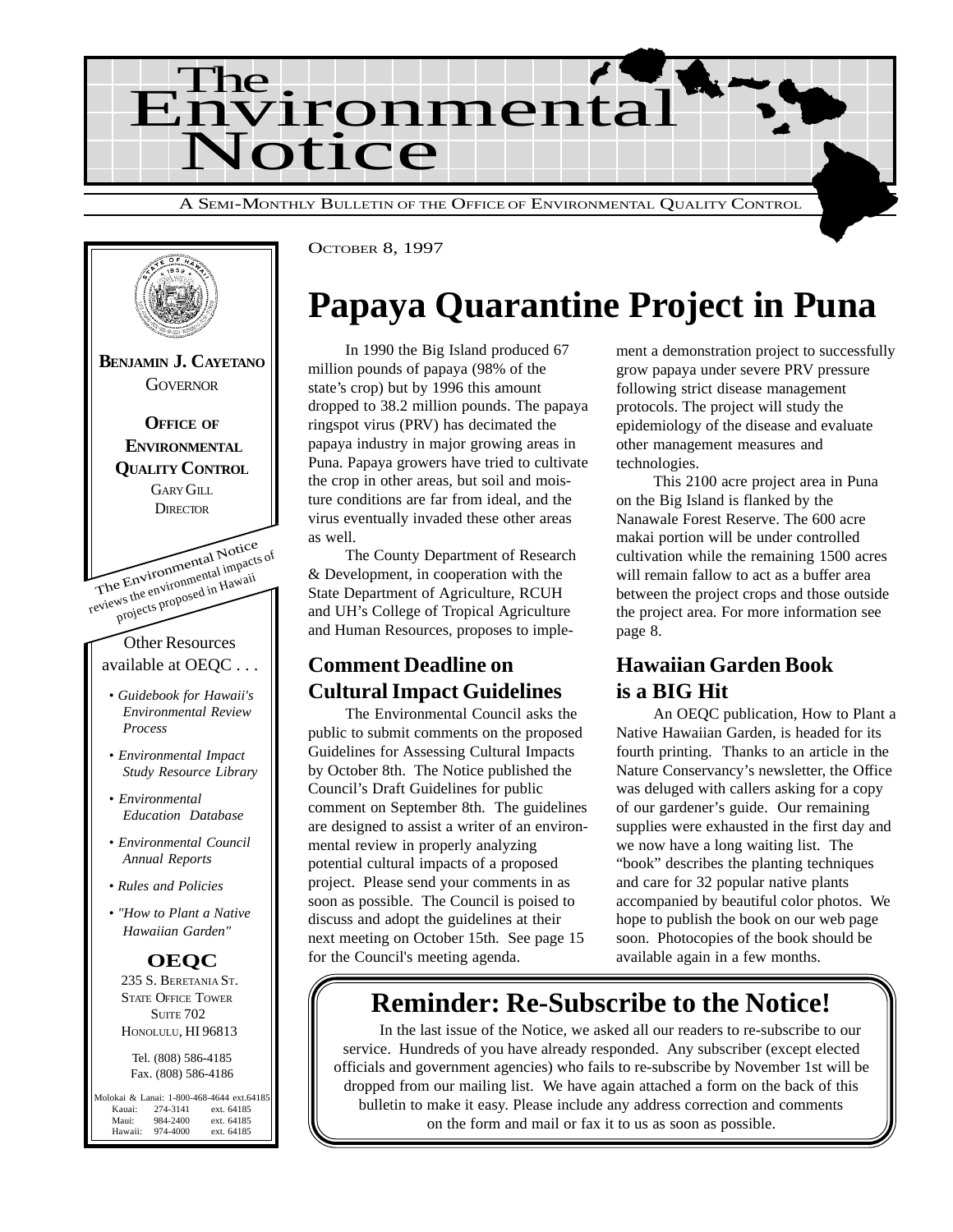# Table of Contents

OCTOBER 8, 1997

### 1 **Oahu Notices**

| <b>Draft Environmental Assessments</b>                       |  |
|--------------------------------------------------------------|--|
|                                                              |  |
| <b>Previously Published Projects Pending Public Comments</b> |  |
|                                                              |  |

### 3 **Maui Notices**

| <b>Draft Environmental Assessments</b>          |  |
|-------------------------------------------------|--|
|                                                 |  |
|                                                 |  |
| <b>National Environmental Policy Act (NEPA)</b> |  |

| <b>Depriodic Dublished Depiects Depairs Dublic Comments</b> |  |
|-------------------------------------------------------------|--|
|                                                             |  |
| (3) Shallow Water Mine Sonar Training Area (Environmental   |  |

|  | Previously Published Projects Pending Public Comments |  |
|--|-------------------------------------------------------|--|
|  |                                                       |  |

### 6 **Hawaii Notices**

| <b>Draft Environmental Assessments</b><br>(1) Papaya Quarantine Program Demonstration Project  8                       |
|------------------------------------------------------------------------------------------------------------------------|
| <b>Final Environmental Assessments/</b><br><b>Findings of No Significant Impacts (FONSI)</b>                           |
| <b>Final Environmental Impact Statements</b>                                                                           |
| <b>National Environmental Policy Act (NEPA)</b><br>(4) Pohakuloa Training Area Addition of Two Firing Lanes to Range 8 |
| <b>Previously Published Projects Pending Public Comments</b>                                                           |
| <b>■ Kauai Notices</b>                                                                                                 |

### 7 **Kauai Notices**

| <b>Final Environmental Assessments/FONSI</b> |  |
|----------------------------------------------|--|
|                                              |  |

| <b>Previously Published Projects Pending Public Comments</b> |  |
|--------------------------------------------------------------|--|
|                                                              |  |

### **[Shoreline Notices](#page-12-0)**

### **Pollution Control Permits**

|--|

### **Environmental Council Notices**

### **Federal Notices**

| Removal of Hawaiian Pomace Flies from the Endangered |  |
|------------------------------------------------------|--|
|                                                      |  |
|                                                      |  |
|                                                      |  |
|                                                      |  |
|                                                      |  |
|                                                      |  |
|                                                      |  |

### **Letters of Notice**

| Comments on Guidelines for Assessing Cultural Impacts  17 |  |
|-----------------------------------------------------------|--|
|-----------------------------------------------------------|--|

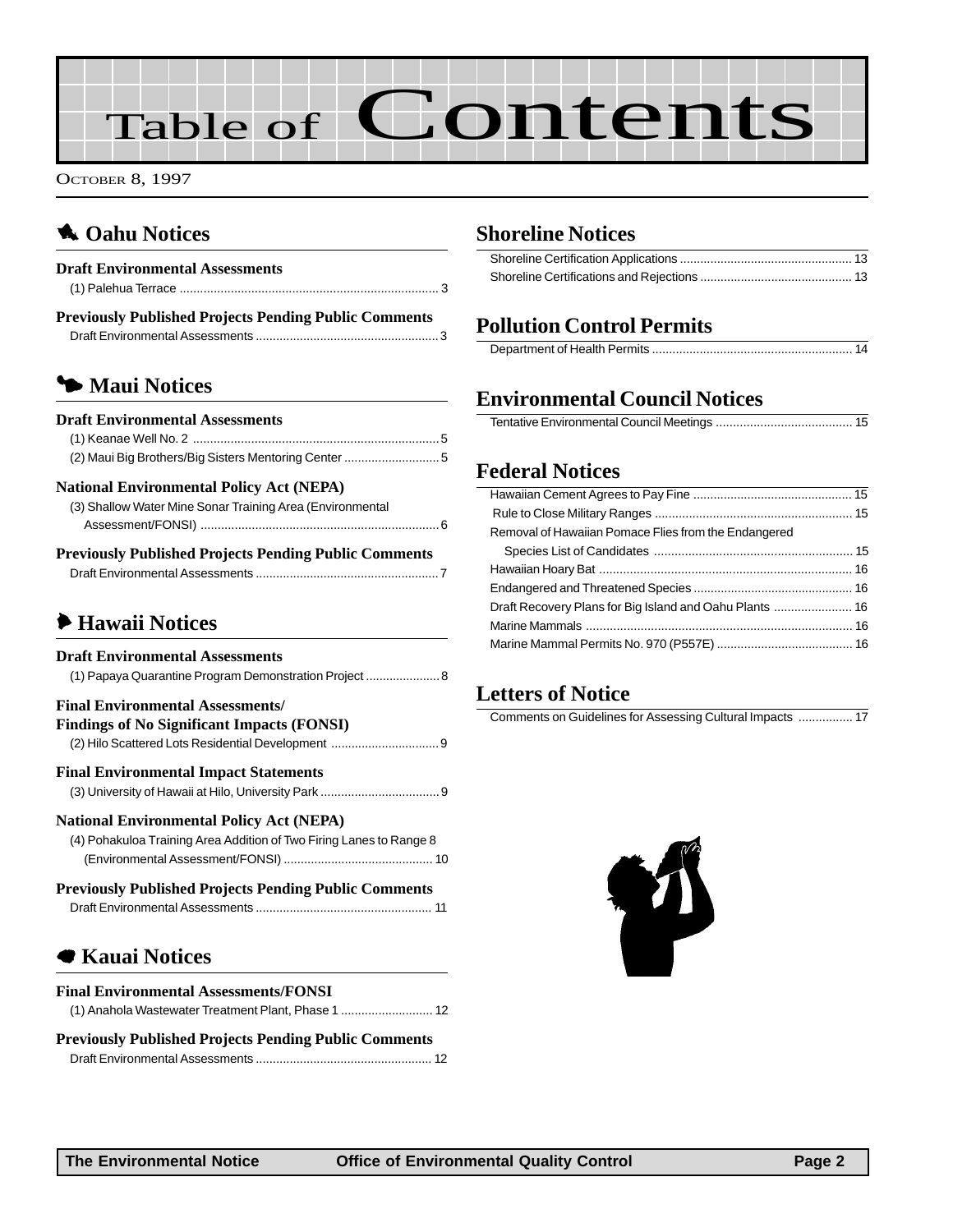## <span id="page-2-0"></span>**Oahu Notices**

### **Draft Environmental Assessments**

### 1 **(1) Palehua Terrace**

| District:             | Ewa                                   |
|-----------------------|---------------------------------------|
| TMK:                  | $9 - 2 - 19:33$                       |
| Applicant:            | Finance Realty, Ltd.                  |
|                       | 1164 Bishop Street, Suite 1100        |
|                       | Honolulu, Hawaii 96813                |
|                       | Contact: Howard Murai (548-           |
|                       | 5175)                                 |
|                       | <b>Approving Agency/Accepting</b>     |
| <b>Authority:</b>     | Rental Housing Trust Fund Commis-     |
|                       | sion                                  |
|                       | 677 Oueen Street, Suite 300           |
|                       | Honolulu, Hawaii 96813                |
|                       | Contact: Ms. Kwan Low (587-0797)      |
| <b>Consultant:</b>    | Helber Hastert & Fee, Planners        |
|                       | 733 Bishop Street, Suite 2590         |
|                       | Honolulu, Hawaii 96813                |
|                       | Contact: Wendie McAllaster (545-2055) |
| <b>Public Comment</b> |                                       |
| Deadline:             | November 7 1007                       |

**Deadline**: November 7, 1997 **Status:** DEA First Notice pending public comment. Address comments to the applicant with copies to the approving agency or accepting authority, the consultant and OEQC.

Finance Realty, Ltd. proposes to develop 148 multifamily rental apartment units on a 10.75-acre site along Palahia Street in Makakilo. The project conforms with the current site zoning (A-1 Low Density Apartment District) and State and County land use plans and policies. All Palehua Terrace units will be affordable for families earning 60 percent or less of the median income for the Honolulu area.

Rental Housing Trust Funds are anticipated to be used as part of the financing for this development, thereby triggering Chapter 343, HRS. A Final EIS, dated January 1979, was prepared by the U.S. Department of Housing and Urban Development for the entire Makakilo Master Planned Community, of which this project is a part. This Draft Environmental Assessment has been prepared as a means of updating and supplementing the EIS.

The Palehua Terrace housing project will consist of 13 two-story apartment buildings, a multi-purpose building, and ancillary support infrastructure. The vacant, gently sloping site will be terraced to minimize construction grading and take advantage of view opportunities.

### **Previously Published Projects Pending Public Comments**

### **Draft Environmental Assessments**

### 1 **Kaluanui Well III**

| City and County of Honolulu       |  |
|-----------------------------------|--|
| Board of Water Supply             |  |
| 630 South Beretania Street        |  |
| Honolulu, Hawaii 96843            |  |
| Contact: Barry Usagawa (527-5235) |  |
| <b>Approving Agency/Accepting</b> |  |
| <b>Authority:</b> Same as above.  |  |
| <b>Public Comment</b>             |  |
| October 23, 1997                  |  |
|                                   |  |

**1**

OCTOBER 8, 1997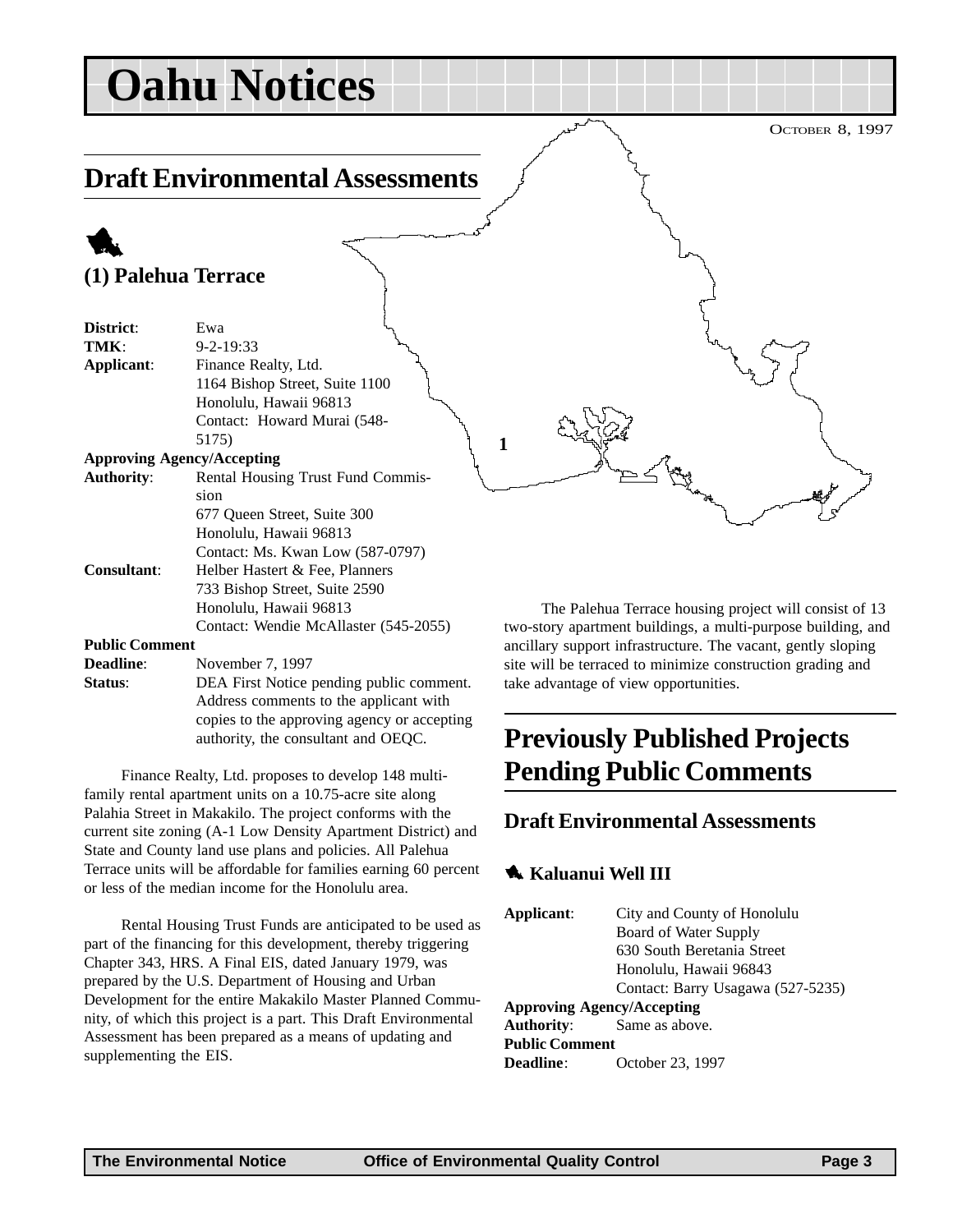## **Oahu Notices**

OCTOBER 8, 1997

#### 1 **Kualoa Ranch & Activity Club**

| Applicant:            | Kualoa Ranch & Activity Club, Inc.    |
|-----------------------|---------------------------------------|
|                       | P.O. Box 650                          |
|                       | Kaaawa, Hawaii 96730                  |
|                       | Contact: John Morgan (237-8529)       |
|                       | <b>Approving Agency/Accepting</b>     |
| <b>Authority:</b>     | City and County of Honolulu           |
|                       | Department of Land Utilization        |
|                       | 650 South King Street                 |
|                       | Honolulu, Hawaii 96813                |
|                       | Contact: Sharon Nishiura/Steve Tagawa |
|                       | $(527 - 5028/523 - 4817)$             |
| <b>Public Comment</b> |                                       |

**Deadline**: October 23, 1997

#### **K** Kuou Well III

| Applicant:            | City and County of Honolulu       |
|-----------------------|-----------------------------------|
|                       | Board of Water Supply             |
|                       | 630 South Beretania Street        |
|                       | Honolulu, Hawaii 96843            |
|                       | Contact: Barry Usagawa (527-5235) |
|                       | <b>Approving Agency/Accepting</b> |
|                       | <b>Authority:</b> Same as above.  |
| <b>Public Comment</b> |                                   |
| Deadline:             | October 23, 1997                  |
|                       |                                   |

### 1 **Rodiek-Walker Estate Wedding Chapel**

| Applicant:        | <b>FSR Partners</b>               |
|-------------------|-----------------------------------|
|                   | 841 Bishop Street, Suite 1900     |
|                   | Honolulu, Hawaii 96813            |
|                   | Contact: Rick Fried (524-1433)    |
|                   | <b>Approving Agency/Accepting</b> |
| <b>Authority:</b> | City and County of Honolulu       |
|                   | Department of Land Utilization    |
|                   | 650 South King Street, 7th Floor  |
|                   | Honolulu, Hawaii 96813            |

Contact: Joan Takano (527-5038) **Public Comment**

**October 23, 1997** 

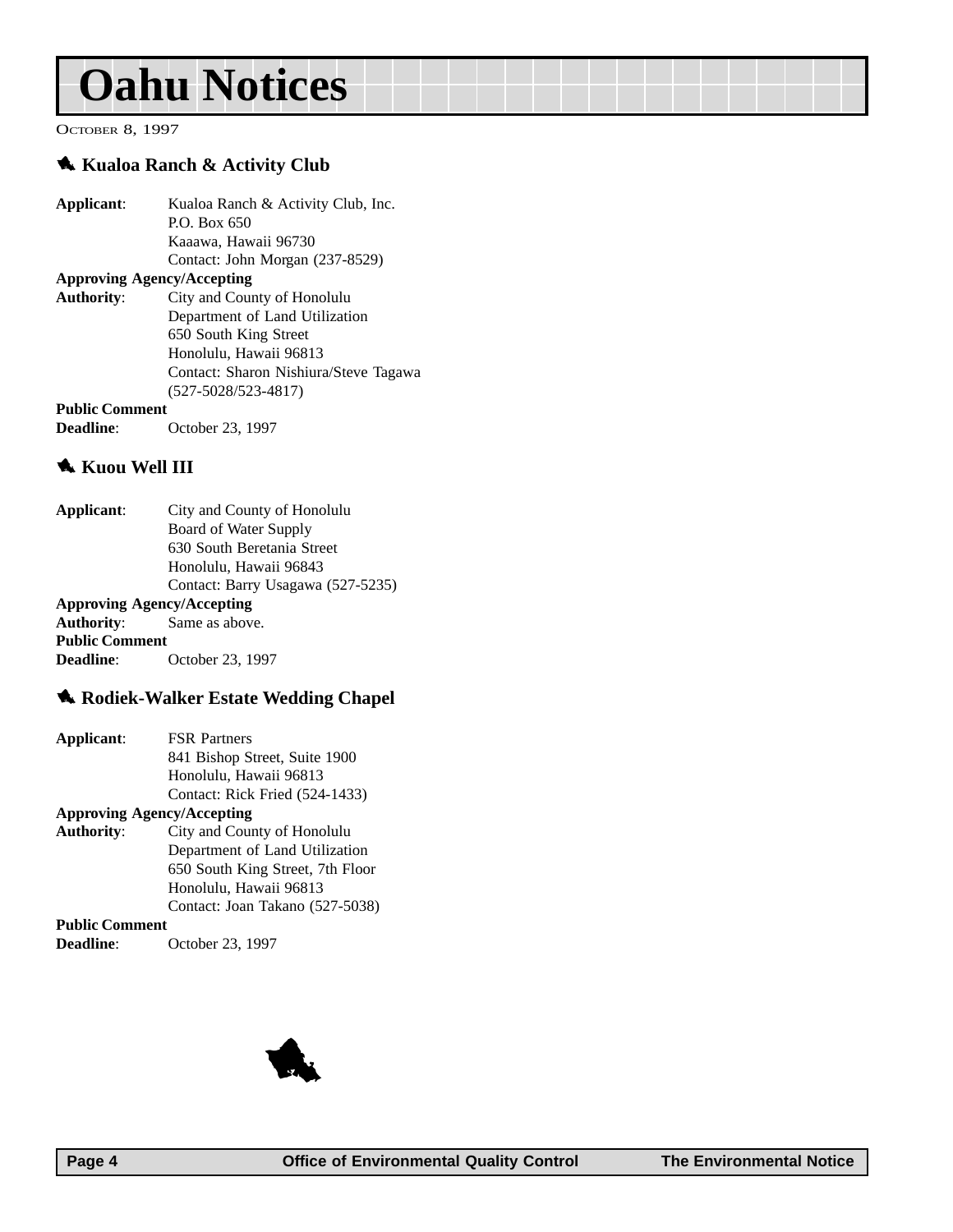## <span id="page-4-0"></span>**Maui Notices**

OCTOBER 8, 1997



The County of Maui, Department of Water Supply is proposing the construction of an exploratory well in Keanae, Maui, Hawaii, a small rural coastal community on the northern slope of Haleakala. The location of the proposed Keanae Well No. 2 is approximately 75 feet west of the existing well, approximately 2,500 feet from the ocean and approximately 220 feet mean seal level (MSL). The existing well is presently the only source of water for the Department's Water System for the area.

The project will involve the drilling, casing and pump testing of an exploratory well. The exploratory well will be constructed to the basal aquifer. Well testing will determine the quantity of water available by pump step test and a pump continuous test and water quality sampling during the pump test to determine whether to install a permanent pump to provide a more reliable service to the Keanae area. Anticipated construction time to drill and test well is 6 to 8 months.

| District:                         | Wailuku                                  |
|-----------------------------------|------------------------------------------|
| TMK:                              | $3-8-46$ : por. 21                       |
| Applicant:                        | Big Brothers/Big Sisters of Maui         |
|                                   | 47 Kaahumanu Avenue                      |
|                                   | Kahului, Hawaii 96732                    |
|                                   | Contact: Michael Wright (877-6577)       |
| <b>Approving Agency/Accepting</b> |                                          |
| <b>Authority:</b>                 | County of Maui                           |
|                                   | Department of Housing and Human          |
|                                   | Concerns                                 |
|                                   | 200 South High Street                    |
|                                   | Wailuku, Hawaii 96793                    |
|                                   | Contact: Stephanie Aveiro (243-7805)     |
| <b>Consultant:</b>                | Munekiyo & Arakawa, Inc.                 |
|                                   | 305 High Street, Suite 104               |
|                                   | Wailuku, Hawaii 96793                    |
|                                   | Contact: Milton Arakawa (244-2015)       |
| <b>Public Comment</b>             |                                          |
| Deadline:                         | November 7, 1997                         |
| Status:                           | DEA First Notice pending public comment. |
|                                   | Address comments to the applicant with   |
|                                   | copies to the accepting authority, the   |
|                                   | consultant and OEQC.                     |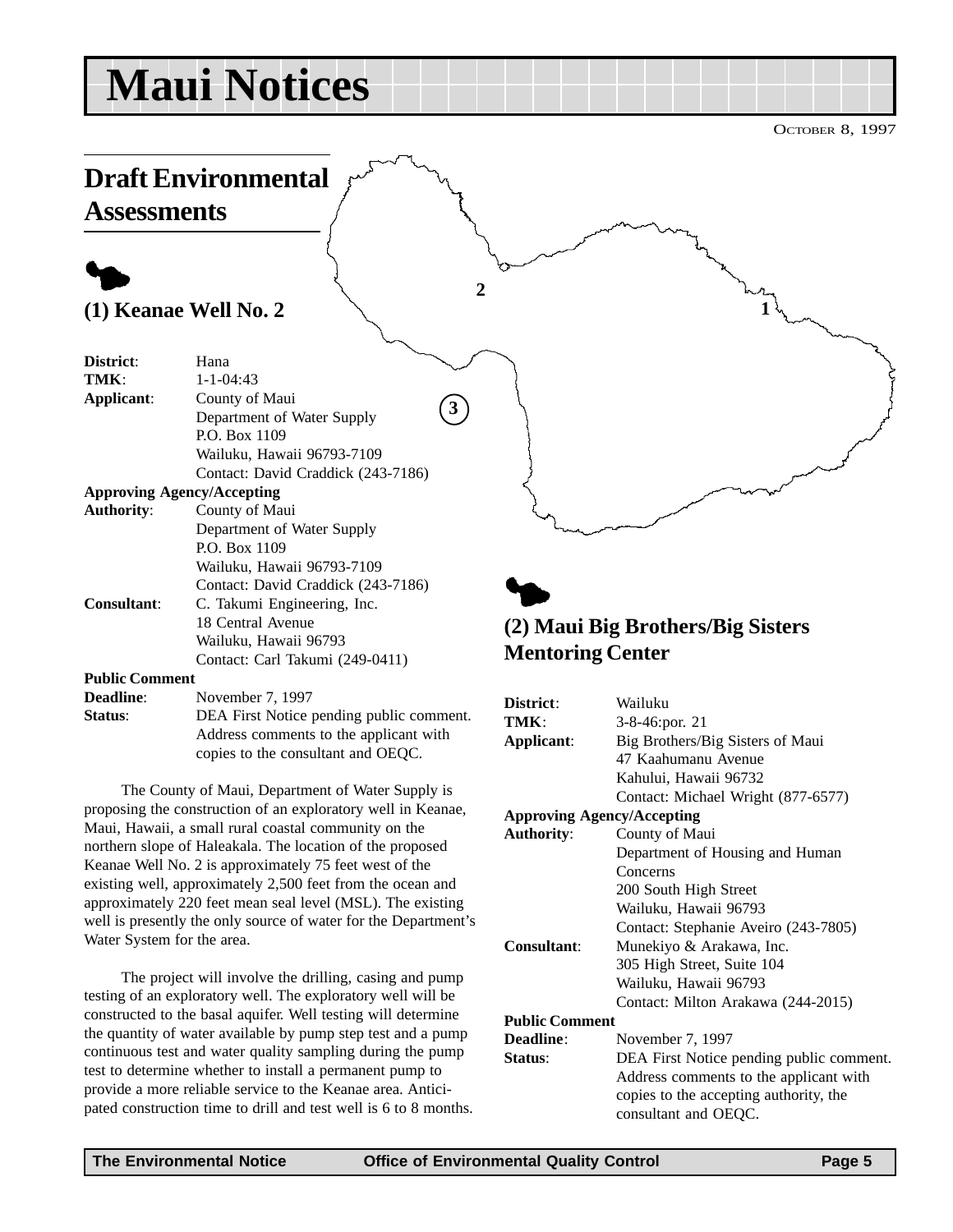## <span id="page-5-0"></span>**Maui Notices**

OCTOBER 8, 1997

Big Brothers/Big Sisters of Maui, a local non-profit corporation, is proposing to develop and construct a Mentoring Center *on Waiale Road in Wailuku*. The facility will house programs which address issues of school drop out, juvenile delinquency, substance abuse and teenage pregnancy prevention. Mentoring programs provide services to youth five (5) to sixteen (16) years of age and their families.

The Mentoring Center will be constructed in a homelike atmosphere. A single story structure comprising approximately 5,800 square feet in floor area and approximately 18 feet in height is proposed.

This "large home" will consist of three (3) large living rooms for the mentoring programs, with movable partitions to allow for group mentoring, large group meetings and weekly training sessions. The living rooms will open on to a large lanai area which can be used for its programs. One (1) room of the "home" will be the computer room where kiosks and study carousels with computers, printers, reference material, and other resource materials will be available. In addition, the "home" will have a recreational room intended to facilitate inter-personal and group activities. The surrounding yard area will be incorporated into activities for the participants. Adjacent to the Mentoring Center is the Waiale Park which will provide additional recreation and activity space.

Funding for construction of the project is primarily with Community Development Block Grant funds. Construction is anticipated to begin in January 1998, with completion targeted for April 1998. Approximate construction cost is \$750,000.

### **National Environmental Policy Act (NEPA)**



### **(3) Shallow Water Mine Sonar Training Area (Environmental Assessment/FONSI)**

**Applicant**: Commander, Submarine Force U.S.Pacific Fleet (N7) 100 Morton St., Building 619 Pearl Harbor, HI, 96869-6543 Contact: LCDR S. Fischer (N754) (474- 5639)

#### **Approving Agency/Accepting**

| <b>Authority:</b>  | Chief of Naval Operations (N456)         |
|--------------------|------------------------------------------|
|                    | Department of the Navy, 2000 Navy        |
|                    | Pentagon                                 |
|                    | Washington, D.C. 20350-2000              |
|                    | Contact: Mr. Thomas Peeling (703-604-    |
|                    | 1232)                                    |
| <b>Consultant:</b> | Officer in Charge                        |
|                    | Naval Undersea Warfare Center            |
|                    | 442 Everest St.                          |
|                    | Waianae, HI 96792                        |
|                    | Contact: Mr. Keith Bajema or Mr. Ron Siu |
|                    | $(668-3672/3094)$                        |
|                    |                                          |

The Department of the Navy gives notice that an Environmental Assessment (EA) has been prepared and an Environmental Impact Statement is not required for the installation and use of the Hawaiian area shallow water mine sonar training area (SWMSTA), Kuia Shoal, Kahoolawe, Hawaii. The proposed action is to install a small, shallowwater submarine mine warfare sonar training area due west of the Kuia Shoal area, in the southern portion of Kealaikahiki Channel between the islands of Lanai and Kahoolawe. The SWMSTA will be approximately 3.2 nautical miles offshore from the nearest point of Kahoolawe and will be 2.5 to 3.0 square miles in size. Eighteen to twenty-two small, passive, inert submerged shapes will be installed on the ocean floor or moored close to the ocean floor. The moored shapes will be tethered with 5/8 inch wire rope, 10 to 100 feet long and attached to 1,500 pounds of railroad wheels. The objects will be placed at depths 270 feet or more below the surface. For new mine sonar system testing, 11 additional temporary shapes will also be installed. The shapes will be comprised of a submarine self tracking system (five acoustic transponders) and inert reference shapes (3 bottom shapes and 3 moored fluid - filled shapes). None of the moored shapes will be greater than 45 feet above the ocean floor. These shapes will be removed after each test period.

The SWMSTA will provide Pearl Harbor based submarines a realistic environment for conducting mine sonar proficiency training/readiness exercises, for testing new shallow water mine detection sonars, and for the developing of tactical procedures. Fleet training use of the area will occur on a year round basis, approximately 12 hours per month (2 separate 6 hour operations). Mine sonar system testing could occur 1 to 2 times a year, each lasting approximately 3 to 5 days. Only one submarine will use the SWMSTA at any one time.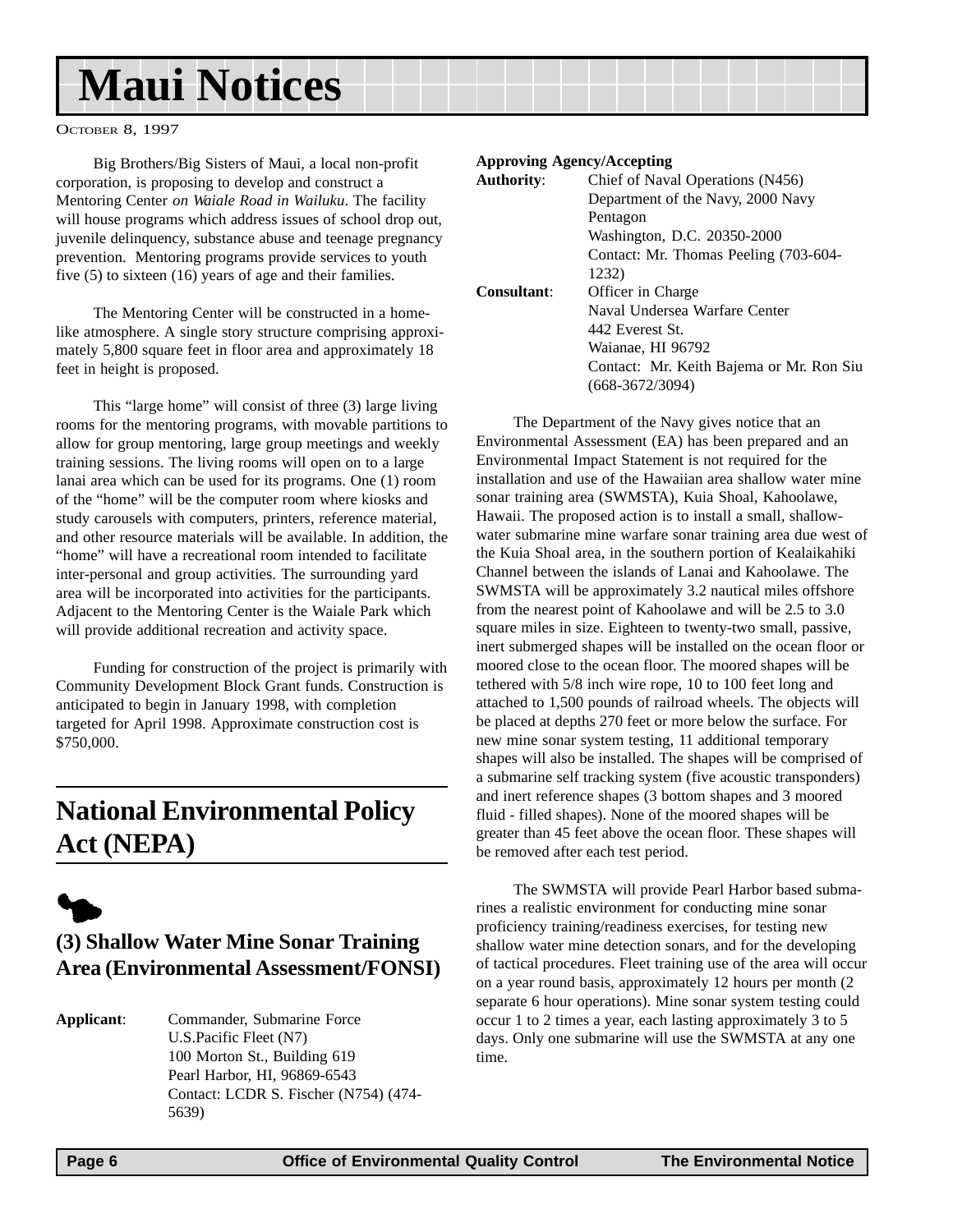<span id="page-6-0"></span>

OCTOBER 8, 1997

Based on the information gathered during preparation of the EA, the Navy finds that the installation and use of the SWMSTA off Kuia Shoal, Kahoolawe, Hawaii will result in no significant adverse environmental impacts.

Single copies of the EA and FONSI addressing this action may be obtained from : Commander, Submarine Force U.S. Pacific Fleet, Pearl Harbor, Hawaii 96869-6543 (Attn: LCDR Stephen Fischer, Code N754), telephone (808) 474- 5639. A limited number of copies of the EA are available to fill single copy requests.

### **Previously Published Projects Pending Public Comments**

### **Draft Environmental Assessments**

#### $\blacktriangleright$  **Rasmussen Retaining Wall**

| Applicant:            | Richard A. & Lynn M. Rasmussen      |
|-----------------------|-------------------------------------|
|                       | c/o Lance Holter                    |
|                       | P.O. Box 656                        |
|                       | Paia, Hawaii 96766                  |
|                       | <b>Approving Agency/Accepting</b>   |
| Authority:            | County of Maui, Planning Department |
|                       | 250 South High Street               |
|                       | Wailuku, Hawaii 96793               |
|                       | Contact: Don Schneider (243-7735)   |
| <b>Public Comment</b> |                                     |
| <b>Deadline:</b>      | October 23, 1997                    |

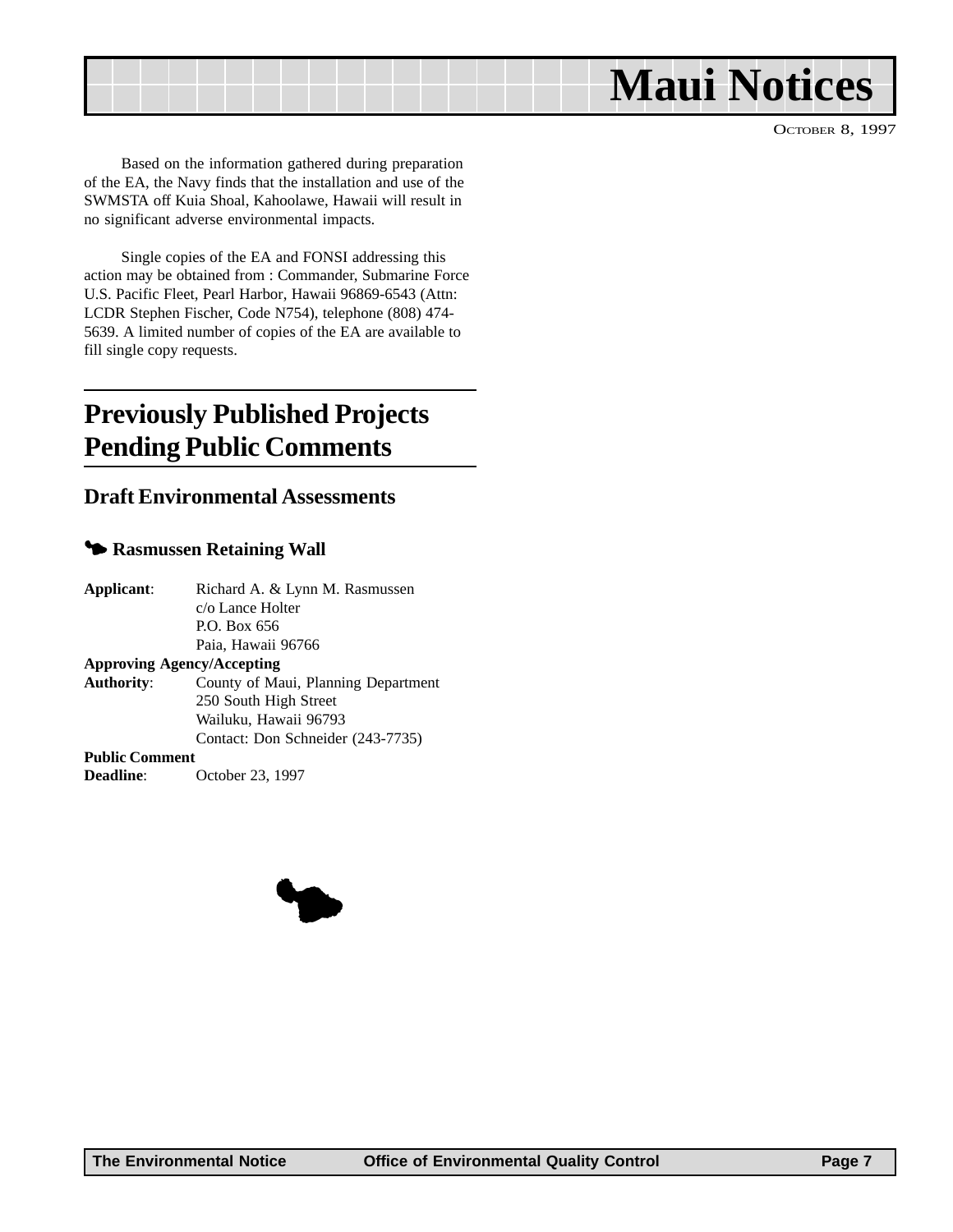<span id="page-7-0"></span>OCTOBER 8, 1997

### **Draft Environmental Assessments**



| District:                         | Puna                                       |
|-----------------------------------|--------------------------------------------|
| TMK:                              | 1-4-03:11, 12, 25, 28, 30, 31, 32, 33, 34, |
|                                   | 35 and 36                                  |
| Applicant:                        | County of Hawaii                           |
|                                   | Department of Research and Development     |
|                                   | 25 Aupuni Street, Room 219                 |
|                                   | Hilo, Hawaii 96720                         |
|                                   | Contact: Margarita Hopkins (961-8366)      |
| <b>Approving Agency/Accepting</b> |                                            |
| <b>Authority:</b>                 | County of Hawaii                           |
|                                   | Department of Research and Development     |
|                                   | 25 Aupuni Street, Room 219                 |
|                                   | Hilo, Hawaii 96720                         |
|                                   | Contact: Margarita Hopkins (961-8366)      |
| <b>Consultant:</b>                | Brian T. Nishimura (935-7692)              |
|                                   | <b>Planning Consultant</b>                 |
|                                   | 101 Aupuni Street, #217                    |
|                                   | Hilo, Hawaii 96720                         |
|                                   |                                            |

**Public Comment**

| <b>Deadline:</b> | November 7, 1997                         |
|------------------|------------------------------------------|
| Status:          | DEA First Notice pending public comment. |
|                  | Address comments to the applicant with   |
|                  | copies to the consultant and OEQC.       |

The County of Hawaii is proposing to enter into a five year lease agreement with Kamehameha Schools Bishop Estate (KSBE) for approximately 2,145.54 acres of land in Kahuwai, Puna, Hawaii. The project area is situated approximately 2-6 miles east of Pahoa town adjacent to the Nanawale Forest Reserve and the Nanawale Estates Subdivision.

The property will be utilized by the County, under the direction of the Department of Research and Development (R&D) and in cooperation with the State Department of Agriculture (DOA), Research Corporation of the University of Hawaii (RCUH), and the College of Tropical Agriculture and Human Resources (CTAHR) to implement a Demonstration Papaya Quarantine Program. The Project intends to demonstrate that papaya can be grown successfully under severe papaya ringspot virus (PRV) pressure by following

strict disease management protocols. The Project will also provide CTAHR researchers and the DOA a unique opportunity to study the epidemiology of the PRV and evaluate other disease management measures and technologies developed or being developed to control PRV.

Approximately 600 acres of the project area will be utilized for planting papayas. The remaining area will not be disturbed and will serve as a necessary buffer from other papaya planting which are not participating in the quarantine program. The proposed planting area has been previously farmed by papaya growers. These lands are situated on the makai half of the subject property, between 80 feet and 260 feet elevation contours, and represent the most suitable lands for papaya farming.

Upon review of all available information the Department of Research and Development, County of Hawaii has determined that no significant environmental effects are anticipated and a Finding of No Significant Impact is appropriate. Potential impacts, if any, can be mitigated through careful land clearing and crop management practices and compliance with all governmental requirements.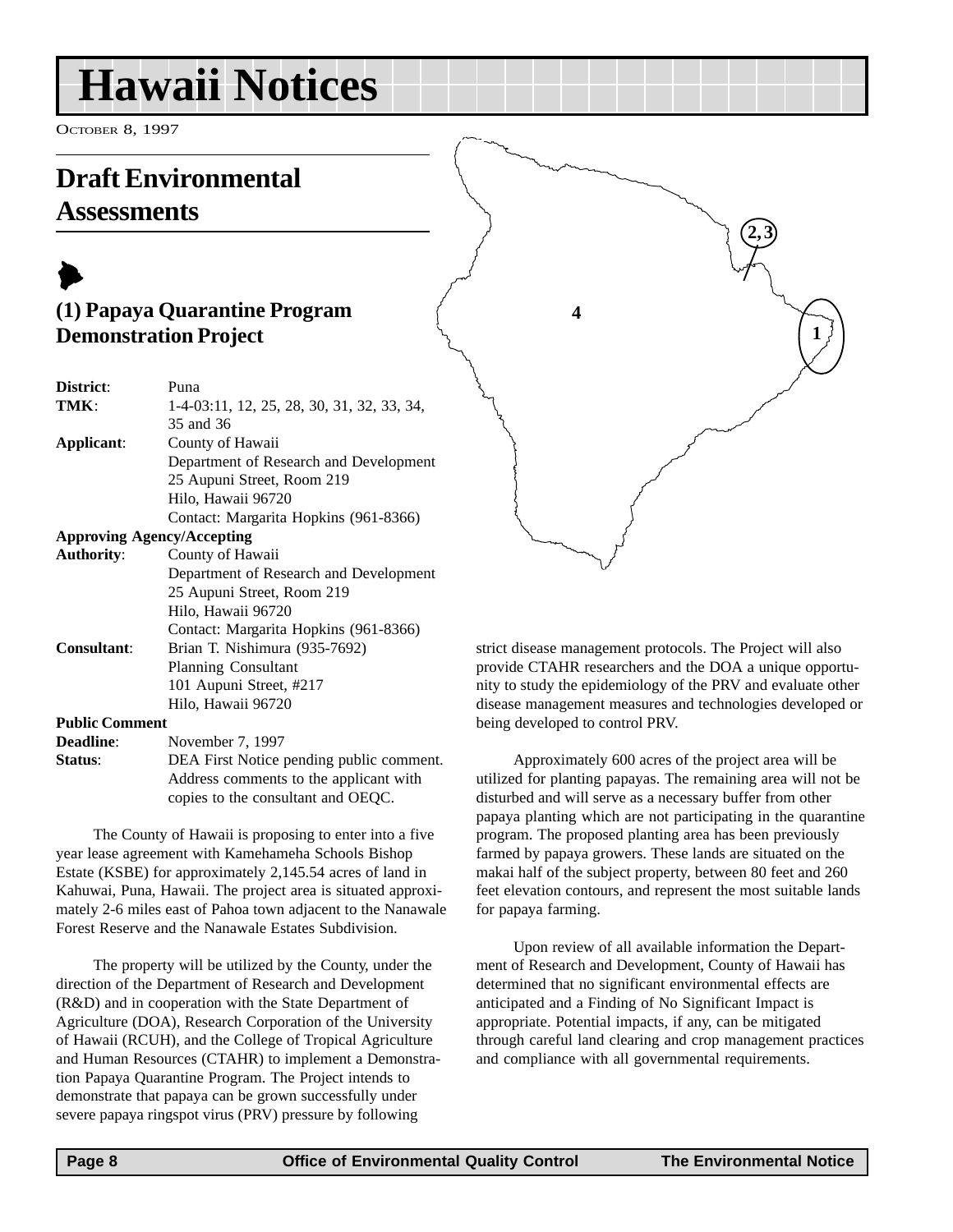#### OCTOBER 8, 1997

### <span id="page-8-0"></span>**Final Environmental Assessments/Findings of No Significant Impacts (FONSI)**

## $\blacktriangleright$

### **(2) Hilo Scattered Lots Residential Development**

| District:               | Hilo                                          |
|-------------------------|-----------------------------------------------|
| TMK:                    | 2-1-17:46-48; 2-1-18:8; 2-1-19:20, 29-31;     |
|                         | 2-3-25:14-17, 47; 2-4-28:1; 2-4-49:19; 2-5-   |
|                         | 4:27, 43, 47, 60-61; 2-5-5:1, 3, 5-7, 10, 28- |
|                         | 33, 72, 74, 77, 79-80                         |
| Applicant:              | Department of Hawaiian Home Lands             |
|                         | 335 Merchant Street                           |
|                         | Honolulu, Hawaii 96813                        |
|                         | Contact: William Makanui (587-3818)           |
|                         | <b>Approving Agency/Accepting</b>             |
| <b>Authority:</b>       | Department of Hawaiian Home Lands             |
|                         | 335 Merchant Street                           |
|                         | Honolulu, Hawaii 96813                        |
|                         | Contact: William Makanui (587-3818)           |
| <b>Consultant:</b>      | R.M. Towill Corporation                       |
|                         | 420 Waiakamilo Road, #411                     |
|                         | Honolulu, Hawaii 96817                        |
|                         | Contact: Colette Sakoda (842-1133)            |
| <b>Public Challenge</b> |                                               |
| <b>Deadline:</b>        | November 7, 1997                              |
| Status:                 | FEA/FONSI issued, project may proceed.        |

The Department of Hawaiian Home Lands (DHHL) proposes to develop scattered residential lots in Hilo, Hawaii. The project consists of several small scale residential lot developments scattered within the district of South Hilo. The subject parcels are clustered in four general areas; Keaukaha (Site A), Central Hilo (Site B & C), Panaewa (Site D), and Kaumana (Site E). The project involves construction and improvement of existing infrastructure to accommodate the proposed residential developments.

The primary objective of this project is to prepare a site for small scale residential development. DHHL will improve existing facilities and provide infrastructure necessary to support the proposed development. The development of basic support infrastructure such as drainage, sewer, and utilities, will be integrated with the existing systems. Each lot will be developed individually by a qualified Hawaiian beneficiary as homestead.

The proposed project is not anticipated to involve a substantial degradation of environmental quality. The proposed low density of development is not anticipated to result in cumulative effects, thus, it would not involve a commitment to larger actions. Further, the low density is not expected to result in substantial secondary impacts. The present level of public facilities and services provides adequate services to handle the current demand. The proposed project is not expected to place enough of a demand to result in the need to increase the level of current facilities and services.

Positive impacts resulting from the project are that the development of additional lots with improved infrastructure will benefit the Hawaiian beneficiaries by providing homestead lots to those on the DHHL waiting list. The County of Hawaii will benefit in terms of additional consumer spending on construction materials, home furnishings, and appliances and associated tax revenues.

### **Final Environmental Impact Statements**

## $\blacktriangleright$

### **(3) University of Hawaii at Hilo, University Park**

| District:                         | South Hilo                                  |
|-----------------------------------|---------------------------------------------|
| TMK:                              | 2-4-01:7, 12, 19, 41 and 2-4-03:26          |
| Applicant:                        | Department of Accounting and General        |
|                                   | <b>Services</b>                             |
|                                   | 1151 Punchbowl Street, Room 427             |
|                                   | Honolulu, Hawaii 96813                      |
|                                   | Contact: Gina Ichiyama (586-0474)           |
| <b>Approving Agency/Accepting</b> |                                             |
| <b>Authority:</b>                 | Governor, State of Hawaii                   |
|                                   | c/o Office of Environmental Quality Control |
|                                   | 235 South Beretania Street, Suite 702       |
|                                   | Honolulu, Hawaii 96813                      |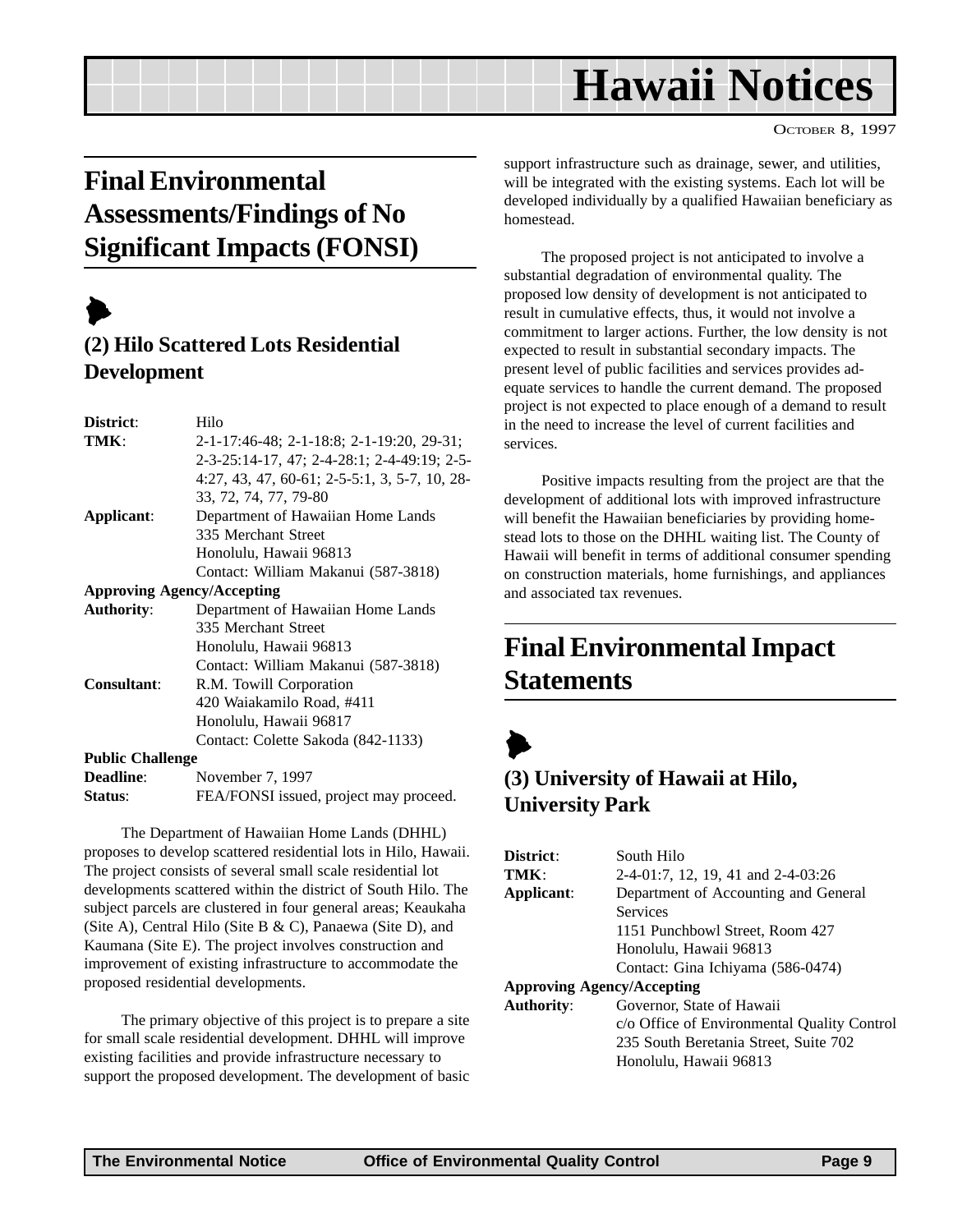<span id="page-9-0"></span>OCTOBER 8, 1997

| <b>Consultant:</b> | Engineering Concepts, Inc.                  |
|--------------------|---------------------------------------------|
|                    | 250 Ward Avenue, Suite 206                  |
|                    | Honolulu, Hawaii 96814                      |
|                    | Contact: Kenneth Ishizaki (591-8820)        |
| Status:            | FEIS currently being reviewed by the Office |
|                    | of Environmental Quality Control.           |

The Department of Accounting and General Services has proposed development of the University Park, a 116-acre expansion of the University of Hawaii at Hilo campus, in an effort to achieve the ultimate development goals set forth in *The University of Hawaii at Hilo Long Range Development Plan* (prepared by PBR Hawaii and Kajioka Okada Yamada Architects in March 1996). The University Park project will include a research and technology park, academic facilities, recreational facilities, and student housing.

In addition, offsite infrastructure improvements will be required to support the campus expansion, including: a 0.5 million gallon reservoir and water line to extend potable water service to the site; a bridge across Waiakea Stream to provide vehicular and pedestrian access between the University Park and existing UH Hilo campus; stream bank stabilization in the vicinity of the bridge crossing; road improvements within the existing UH Hilo campus; and addition of a left turn storage lane on Kawili Street.

Development of the University Park will proceed in phases. The initial phase will include construction of much of the infrastructure necessary to support the development. The estimated construction cost of this initial phase is approximately \$7.0 million, which will be funded entirely by the state. It is estimated that the initial construction phase will begin in 1998 after the necessary permits and approvals are obtained. Construction scheduling of the academic facilities, student housing and other developments will depend largely on available funding after the supporting infrastructure is in place.

### **National Environmental Policy Act (NEPA)**

### $\blacktriangleright$ **(4) Pohakuloa Training Area Addition of Two Firing Lanes to Range 8 (Environmental Assessment/FONSI)**

#### **District**: Hamakua

The Pohakuloa Training Area of U.S. Army Garrison, Hawaii is proposing to reactivate two firing lanes to supplement two operating firing lanes at Range 8 to enhance light and heavy machine gun training. Additionally, upgrades would be performed on target protection berms and target control equipment. Numbers of soldiers using the Range for training would increase by 25 to 30% if the two new firing lanes are added.

A primary concern regarding this planned action is to ensure that a population of about 100 individuals of a threatened plant (Hawaiian Catchfly, *Silene hawaiiensis*) is not adversely affected. As a result of formal Endangered Species Act Section 7 consultation with the U.S. Fish and Wildlife Service, several mitigative measures were developed that would avoid possible effects of firing. Those measures include actions such as building low protective berms to protect plants from stray bullets, ensuring that maintenance vehicles stay on established roads, implementation of stringent fire protection requirements, monitoring of plant populations, and fencing of Hawaiian Catchfly populations and habitat in off-site areas to protect them from browzing ungulates.

An Environmental Assessment (EA) of this proposed action has determined that it would not have unmitigable, significant adverse impacts on the environment. The project does not constitute a major Federal action having significant effects on the quality of the human environment, and therefore, does not require the preparation of an Environmental Impact Statement, as specified by the National Environmental Policy Act.

The comment deadline for this FONSI is November 7, 1997. Please send comments to: Scott Henderson, Environmental Office, Pohakuloa Training Area, U.S. Army Garrison Hawaii, APO AP 96556-0008, phone 523-5196.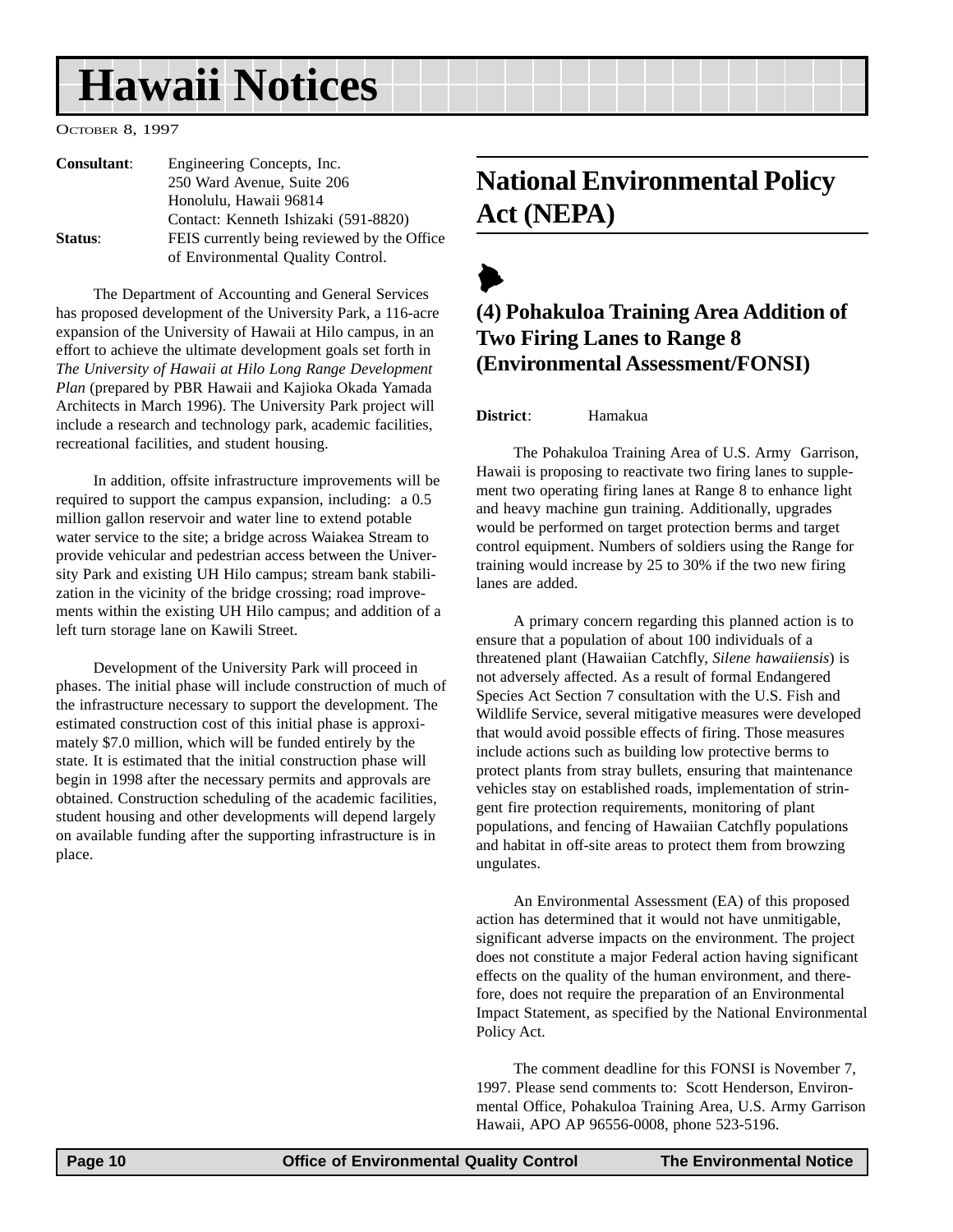OCTOBER 8, 1997

### <span id="page-10-0"></span>**Previously Published Projects Pending Public Comments**

### **Draft Environmental Assessments**

#### 6 **Bush Family Agriculture Subdivision**

| Applicant:            | Marion K. Bush                    |  |  |
|-----------------------|-----------------------------------|--|--|
|                       | P.O. Box 1145                     |  |  |
|                       | Kealakekua, Hawaii 96750          |  |  |
|                       | Contact: Greg Mooers (885-6839)   |  |  |
|                       | <b>Approving Agency/Accepting</b> |  |  |
| <b>Authority:</b>     | Hawaii County Planning Department |  |  |
|                       | 25 Aupuni Street                  |  |  |
|                       | Hilo, Hawaii 96720                |  |  |
|                       | Contact: Daryn Arai (961-8288)    |  |  |
| <b>Public Comment</b> |                                   |  |  |
| <b>Deadline:</b>      | October 23, 1997                  |  |  |

#### 6 **Keonepoko Nui 2 Production Well**

**Applicant**: Department of Hawaiian Home Lands P.O. Box 1879 Honolulu, Hawaii 96805 Contact: Gerald Lee (586-3815) **Approving Agency/Accepting Authority**: Same as above. **Public Comment Deadline**: October 23, 1997

#### 6 **Mohouli Street Extension**

**Applicant**: County of Hawaii Department of Public Works 25 Aupuni Street Hilo, Hawaii 96720 Contact: Ben Ishii (961-8327) **Approving Agency/Accepting Authority**: Same as above. **Public Comment Deadline**: October 23, 1997

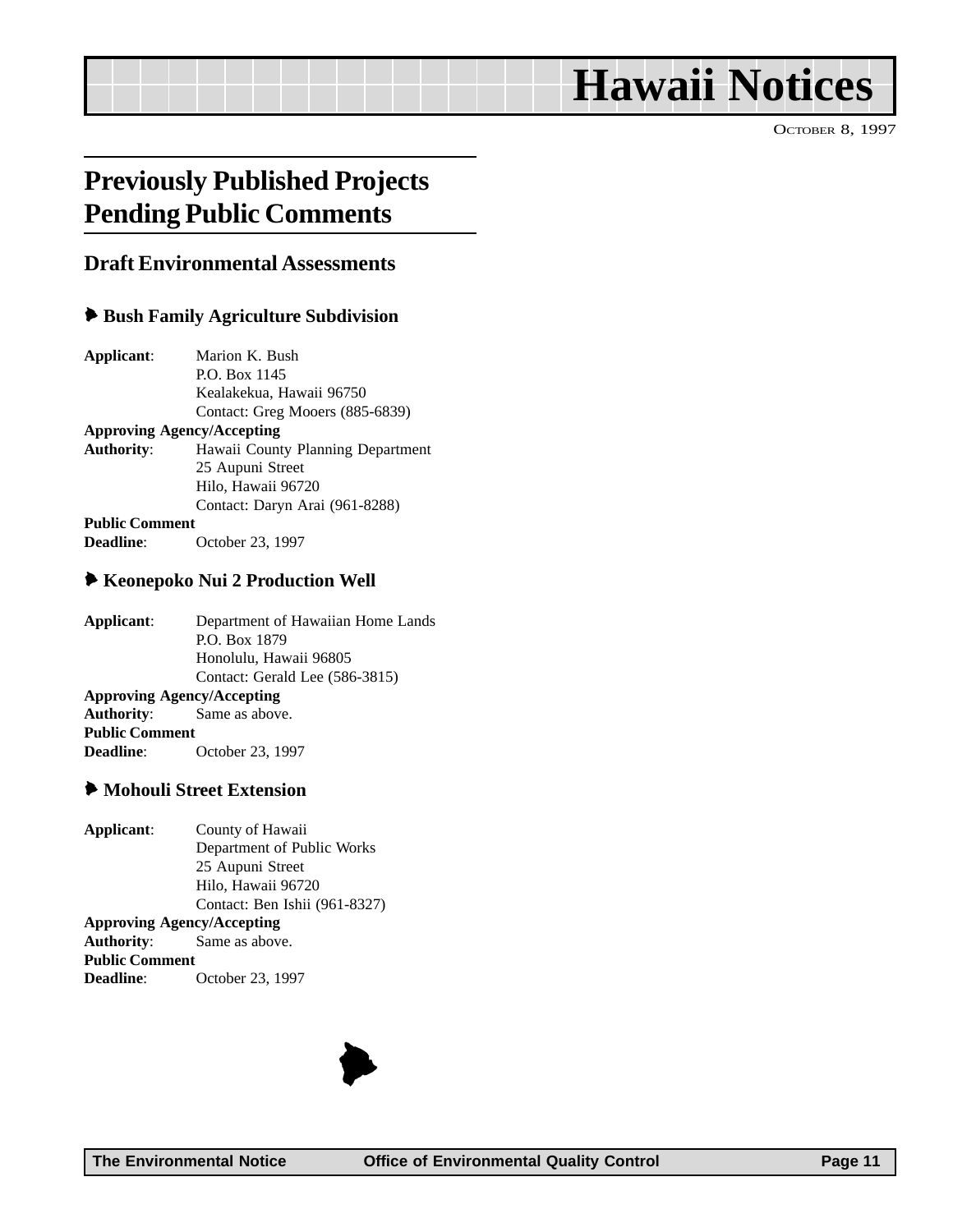## <span id="page-11-0"></span>**Kauai Notices**

OCTOBER 8, 1997

### **Final Environmental Assessments/FONSI**

### $\bullet$ **(1) Anahola Wastewater Treatment Plant, Phase 1**

| District:                         | Kawaihau                            |  |  |
|-----------------------------------|-------------------------------------|--|--|
| TMK:                              | $4 - 8 - 03$ : 18, $4 - 7 - 04$ : 7 |  |  |
| Applicant:                        | Department of Hawaiian Home Lands   |  |  |
|                                   | 335 Merchant Street                 |  |  |
|                                   | Honolulu, Hawaii 96813              |  |  |
|                                   | Contact: Patrick Young (586-3818)   |  |  |
| <b>Approving Agency/Accepting</b> |                                     |  |  |
| <b>Authority:</b>                 | Department of Hawaiian Home Lands   |  |  |
|                                   | 335 Merchant Street                 |  |  |
|                                   | Honolulu, Hawaii 96813              |  |  |
|                                   | Contact: Patrick Young (586-3818)   |  |  |
| <b>Consultant:</b>                | Fukunaga and Associates, Inc.       |  |  |
|                                   | 1388 Kapiolani Boulevard, 2nd Floor |  |  |
|                                   | Honolulu, Hawaii 96814              |  |  |
|                                   | Contact: Stanley Young (944-1821)   |  |  |
| <b>Public Challenge</b>           |                                     |  |  |
| Deadline:                         | November 7 1007                     |  |  |

| <b>Deadline:</b> | November 7, 1997                       |
|------------------|----------------------------------------|
| Status:          | FEA/FONSI issued, project may proceed. |

The Department of Hawaiian Home Lands (DHHL) proposes to develop a sewerage system to serve residents in the Anahola-Kamalomaloo area. The sewerage system will consist of a central wastewater treatment plant, a series of sewage lift stations, and a sewage collection system. It will be constructed in phases depending on the availability of funds. The first phase will include incremental improvements at the proposed Unit 6 residential development. A sewage lift station and associated force main will also be constructed in the first phase to convey sewage across a gulch to the wastewater treatment plant.

Currently, there is no centralized municipal treatment facility serving the Anahola-Kamalmaloo area. The DHHL plans to continue developing residential subdivisions to meet native Hawaiian housing demand. The construction of coordinated sewage collection and treatment facilities will reduce dependence on individual wastewater disposal systems and minimize the potentials for contamination. Environmental issues evaluated in the DEA included construction impacts, odor emission, and effluent disposal. Supporting technical analyses indicate that no significant long-term

adverse impacts are expected as a result of the proposed action. The treatment plant is located across a wide gulch more than 700 feet away from existing residences. The prevailing tradewinds will normally blow odors, if any, away from existing residences, and tank covers will be considered to minimize odors. Treated effluent will meet Department of Health secondary treatment standards and will be disposed of by spray irrigation and/or injection wells pending completion of injection well testing results. Based on the planning parameters considered, construction of a sewerage system is deemed to be most environmentally acceptable and responsible means for treating and disposing of domestic sewage and wastewaters from the Anahola-Kamalomaloo area.

**1**

## **Previously Published Projects Pending Public Comments**

### **Draft Environmental Assessments**

### 7 **Puhi Metals Recycling Center**

| Applicant:                        | County of Kauai                   |  |  |  |
|-----------------------------------|-----------------------------------|--|--|--|
|                                   | Department of Public Works        |  |  |  |
|                                   | 4444 Rice Street, Room 230        |  |  |  |
|                                   | Lihue, Hawaii 96766               |  |  |  |
|                                   | Contact: Troy Tanigawa (241-6880) |  |  |  |
| <b>Approving Agency/Accepting</b> |                                   |  |  |  |
|                                   | <b>Authority:</b> Same as above.  |  |  |  |
| <b>Public Comment</b>             |                                   |  |  |  |
| Deadline:                         | October 23, 1997                  |  |  |  |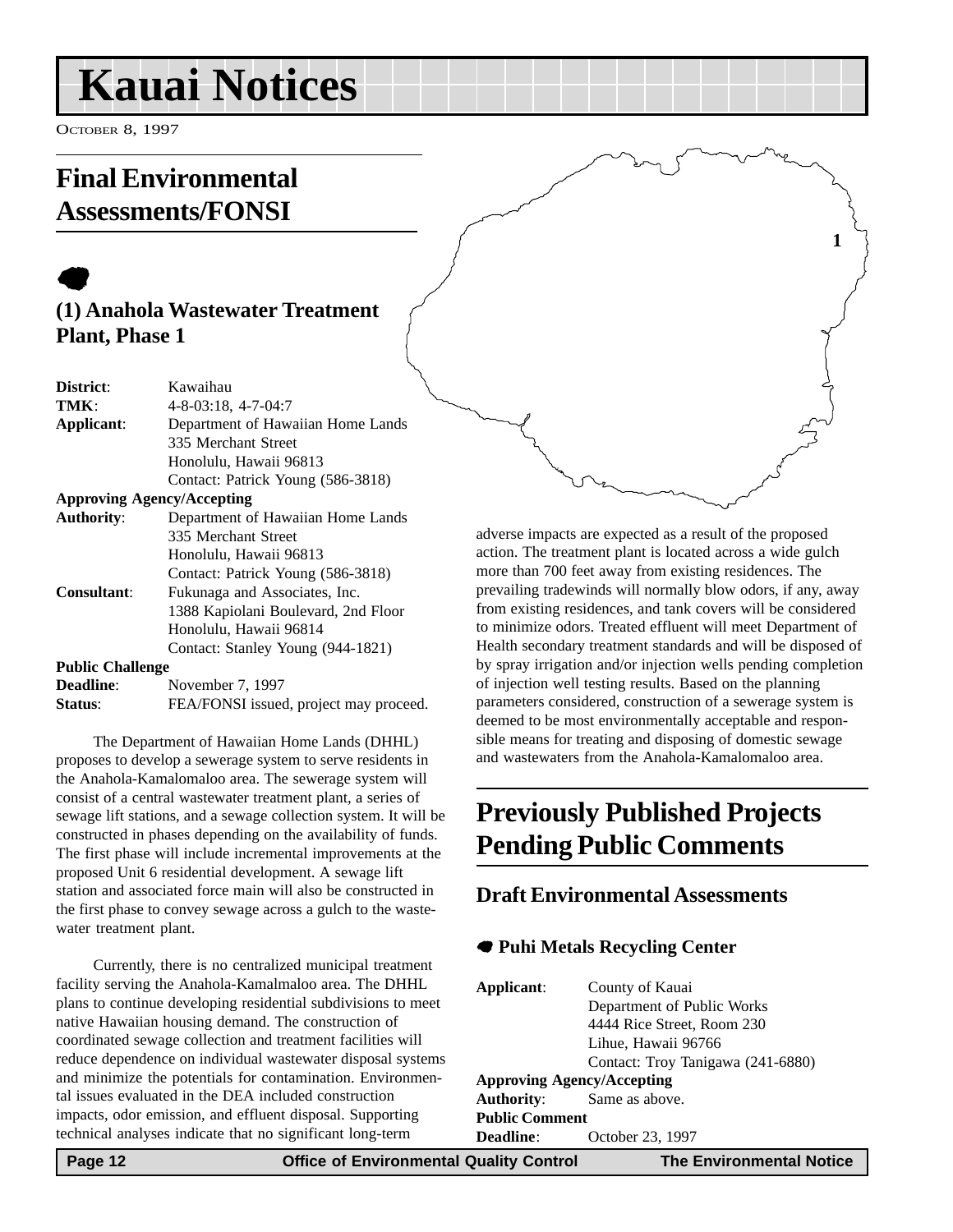<span id="page-12-0"></span>

|  |  | <b>Shoreline Notices</b> |
|--|--|--------------------------|
|  |  |                          |

OCTOBER 8, 1997

### **Shoreline Certification Applications**

Pursuant to §13-222-12, HAR the following shoreline certification applications are available for inspection at the DLNR District Land Offices on Kauai, Hawaii and Maui and at Room 220, 1151 Punchbowl St., Honolulu, Oahu (Tel: 587-0414). All comments shall be submitted in writing to the State Land Surveyor, 1151 Punchbowl Street, Room 210, Honolulu, HI 96813 and postmarked no later than fifteen (15) calendar days from the date of the public notice of the application. **Shoreline Notices**<br> **Shoreline Notices**<br> **Shoreline Notices**<br> **Shoreline Notices**<br> **Shoreline Notices**<br> **Shoreline Notices**<br> **Shoreline Notices**<br> **Shoreline Notices**<br> **Shoreline Notices**<br> **Shoreline Notice** 

| Case<br>No.    | Date<br>Received | Location<br>Applicant                                                                                                                                                          |                                                      | Tax Map<br>Key                            |
|----------------|------------------|--------------------------------------------------------------------------------------------------------------------------------------------------------------------------------|------------------------------------------------------|-------------------------------------------|
| $OA - 225$     | 09/18/97         | Lot 1144, Ld Ct App 677, Kailua,<br>Koolaupoko, Oahu (20 Kaiholu Place)                                                                                                        | Walter P. Thompson, Inc. for<br>Cassio Antunes       | $4 - 3 - 20:28$                           |
| $MA-1.39$      | 09/12/97         | Por of Ld Deeded by the Board of<br>Education to the Trustees of the Oahu<br>College dtd 1/30/860 in Book 12, Pages<br>400-403, Kuau, Hamakuapoko, Maui<br>(Paia, Maui)        | A & B Properties, Inc. for A<br>& B Properties, Inc. |                                           |
| $MA-186$       | 09/18/97         | Lots 59-B, 59-C, 60, 61, 62 & Lot B of<br>Makena Beach Lots, Being a Por of LCAw<br>11,216, Ap 21 to M. Kekauononi,<br>Honuaula, Makawao, Maui (Keoneoio<br>Makena Road, Maui) | Akamai Land Surveying for<br>Palauea Bay Partners    | $2 - 1 - 11:5$ .<br>6, 7, 8,<br>$9 \& 29$ |
| $HA-142$       | 09/22/97         | Lot 26 of Puako Beach Lots (H.T.S.<br>Plat 414-A), being the Whole of Grant<br>S-13,739, Lalamilo, Waimea, South<br>Kohala, Hawaii (Puako Beach Drive)                         | Wes Thomas Associates for<br>Debbie Harkins          | $6 - 9 - 5:1$                             |
|                |                  | CORRECTION TO 08/23/97 BULLETIN                                                                                                                                                |                                                      |                                           |
| $OA -$<br>549A | 08/26/97         | Pupukea-Paumalu Beach Lots, Koolauloa,<br>Oahu (59-309 Ke Nui Road)                                                                                                            | Wesley Tengan for Robert<br>Schieve                  | $5 - 9 - 20:10$                           |

### **Shoreline Certifications and Rejections**

Pursuant to §13-222-26, HAR the following shorelines have been certified or rejected by the DLNR. A person may appeal a certification or rejection to the BLNR, 1151 Punchbowl Street, Room 220, Honolulu, HI 96813, by requesting in writing a contested case hearing no later than twenty (20) calendar days from the date of public notice of certification or rejection.

| Case<br>No. | Date<br>Cert/Rej                                                                                    | Location                                                                                         | Applicant                                       | Tax Map<br>Key  |
|-------------|-----------------------------------------------------------------------------------------------------|--------------------------------------------------------------------------------------------------|-------------------------------------------------|-----------------|
| $OA-054$    | Certified<br>Lot 1045, Ld Ct App 677, Kaneohe,<br>09/29/97<br>Koolaupoko, Oahu (609 Milokai Street) |                                                                                                  | Robert Sing for Robert and<br>Naoko Sutterfield | $4 - 4 - 39:7$  |
| $0A - 505$  | Certified<br>09/29/97                                                                               | Lot 8, Blk 1, Sec. A, Maunalua Beach<br>Subdiv., Maunalua, Honolulu, Oahu<br>(219-A Portlock Rd) | Robert Sing for Beauford<br>Investments, Ltd.   | $3 - 9 - 02:6$  |
| $0A-646$    | Certified<br>09/29/97                                                                               | Lot 2-E, Ld Ct App 242, as shown on<br>Map 204, Puuloa, Ewa, Oahu (91-857<br>Pohakupuna Road)    | Wesley Tengan for Herita<br>Yulo                | $9 - 1 - 25:69$ |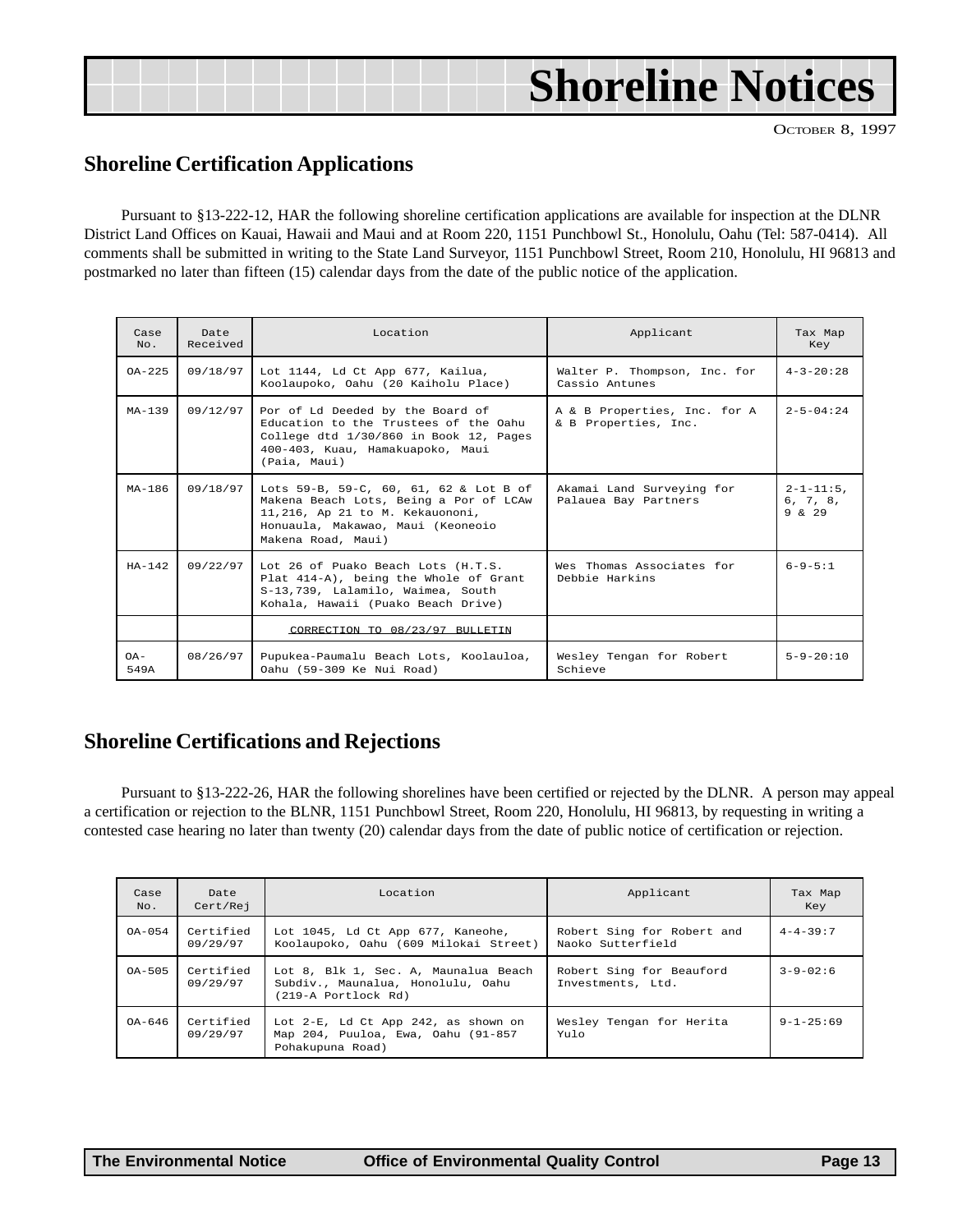## <span id="page-13-0"></span>**Pollution Control Permits**

OCTOBER 8, 1997

### **Department of Health Permits**

The following is a list of some pollution control permits currently being reviewed by the State Department of Health. For more information about any of the listed permits, please contact the appropriate branch or office of the Environmental Management Division at 919 Ala Moana Boulevard, Honolulu.

| Bramch &<br>Permit Type                                              | Applicant & Permit<br>Number                                               | Project Location                                                               | Pert inent.<br><b>Dates</b>  | Proposed Use                                                                                       |
|----------------------------------------------------------------------|----------------------------------------------------------------------------|--------------------------------------------------------------------------------|------------------------------|----------------------------------------------------------------------------------------------------|
| Clean Air Branch,<br>586-4200, Temporary<br>Covered Source<br>Permit | Goodfellow Brothers.<br>$Inc.$ Permit # 0242-<br>$01 - C$ T                | Various; Initial<br>location: 480 C<br>Welakahao Road,<br>Kihei, Maui          | Issued:<br>9/17/97           | Stone Processing Plant<br>and Diesel Engine<br>Generators                                          |
| CAB, Covered Sorece<br>Permit                                        | Shell Oil Company,<br>Permit # 0072-01-C                                   | 661 Kalanianaole<br>Ave., Hilo, Hawaii                                         | : beusT<br>9/18/97           | Petroleum Storage<br>Tanks                                                                         |
| CAB, Covered Source<br>Permit.                                       | Shell Oil Company,<br>Permit # 0072-02-C                                   | 661 Kalanianaole<br>Ave., Hilo, Hawaii                                         | Issued:<br>9/19/97           | Petroleum Loading Rack<br>and Vapor Recovery<br>Unit                                               |
| CAB, Noncovered<br>Source Permit                                     | City and County of<br>Honolulu, Permit #<br>$0217 - 01 - N$                | Kailua Wastewater<br>Treatment Plant, 95<br>Kaneohe Bay Drive,<br>Kailua, Oahu | Tssued:<br>9/25/97           | Odor Control Systems,<br>Heaters, Diesel Pumps<br>and Waste Gas Burner                             |
| CAB, Noncovered<br>Source Permit                                     | U.S. Navy, Permit #<br>$0121 - 02 - N$                                     | Regional SIGNET<br>Operations, Kunia<br>Oahu                                   | Tssued:<br>9/29/97           | Diesel Engine<br>Generators, Document<br>Disintegration System,<br>and Incinerator                 |
| CAB, Covered Source<br>Permit                                        | U.S. Navy, Permit #<br>$0113 - 01 - C$                                     | Waiawa Water Pumpimg<br>Station, Waipahu,<br>Oahu                              | Comments<br>Due:<br>10/30/97 | 2.0 MW Combustion<br>Turbine                                                                       |
| CAB, Covered Source<br>Permit                                        | BHP Petroleum<br>Americas Refining,<br>Inc., Permit # $0367 -$<br>$01 - C$ | 2 Sand Island Access<br>Road, Honolulu, Oahu                                   | Comments<br>Due:<br>10/30/97 | Petroleum Storage Tank<br>and Truck Loading Rack                                                   |
| CAB, Covered<br>Source Permit                                        | Hilo Coast Power<br>Company, Permit #<br>$0229 - 01 - C$                   | Pepeekeo, Hawaii                                                               | Comments<br>Due:<br>10/30/91 | Boiler with<br>Multicyclone Dust<br>Collector                                                      |
| Clean Water Branch,<br>586-4309, Water<br>Ouality<br>Certification   | State Department of<br>Transportation,<br>Permit # 97-CW-WOC-<br>10        | Pier 15, Honolulu<br>Harbor, Oahu                                              | Comments<br>Due:<br>10/15/97 | Demolition of Existing<br>Fishing and Fireboat<br>Piers, and<br>Reconstruction of<br>Fireboat Pier |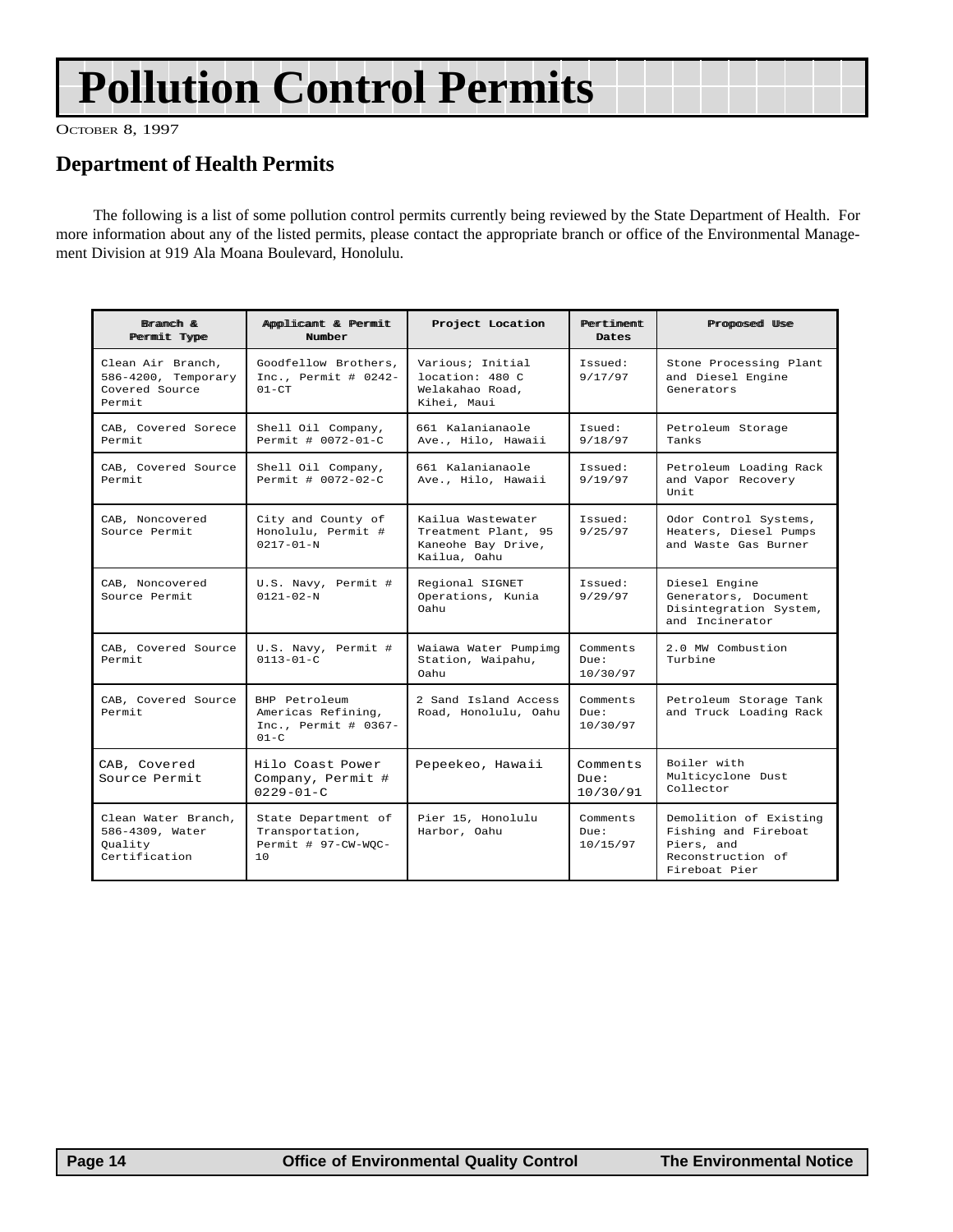## **Environmental Council Notices**

OCTOBER 8, 1997

### <span id="page-14-0"></span>**Tentative Environmental Council Meetings**

The Environmental Council is tentatively scheduled to meet on Wednesday, October 15, 1997 at 4:00 p.m.

The Council's Exemption Committee, Cultural Impacts Committee, Rules Committee and Communication, Education & Legislation Committee are likely to meet the same day prior to the full Council meeting. Please call on or after October 9, 1997 for the final agenda and confirmation of dates, times, and places.

Any person desiring to attend the meetings and requiring an accommodation (taped materials or sign language interpreter) may request assistance provided such a request is made five (5) working days prior to the scheduled meetings. This request may be made by writing to Mr. Harlan Hashimoto, Chairperson, Environmental Council c/o Office of Environmental Quality Control, 235 S. Beretania Street, Suite 702, Honolulu, Hawaii 96813 or by fax at (808) 586-4186.



### **Hawaiian Cement Agrees to Pay Fine**

Notice is hereby given that a proposed consent decree in United States v. Hawaiian Cement, was lodged on September 16, 1997. The Department of Justice will receive comments relating to the proposed consent decree until October 30th, 1997. The consent decree settles a civil enforcement action brought under the Clean Air Act for Hawaiian Cement's failure to achieve the emission limitations for particulate matter established by the Hawaii State Implementation Plan for its Kapolei, Oahu, portland cement manufacturing plant, and for violations at that plant of applicable new source performance standards. Under the proposed settlement, Hawaiian Cement has committed to consistent compliance with the Clean Air Act. In addition, Hawaiian Cement has agreed to pay a civil penalty \$1,162,500. Comments should be addressed to the Assistant Attorney General for the Environment and Natural Resources Division, Department of Justice, Washington, D.C. 20530, and should refer to United States v. Hawaiian Cement, DOJ Ref. #90-5-2-1-2083. The proposed consent decree may be examined at the office of the United States Attorney, District of Hawaii, PJKK Federal Building, Room 6100, 300 Ala Moana Boulevard, Honolulu, Hawaii, 96850. (See F.R. 62, 51145, September 30, 1997)

### **Rule to Close Military Ranges**

The U. S. Department of Defense (DOD) is seeking comments on a proposed rule (the "Range Rule") that identifies a process for evaluating appropriate response

actions on closed, transferred, and transferring military ranges. Response actions will address safety, human health, and the environment. This rule does not apply to the conveyance of Kaho`olawe Island to the State of Hawai`i. **WRIT-TEN COMMENTS ON THIS PROPOSED RULE WILL BE ACCEPTED UNTIL DECEMBER 26, 1997**. For more information call the toll-free DOD Range Rule Information Line, available 24 hours a day, 7 days a week at (888) 541- 1081. For specific technical questions, call Joseph Murphy or Karen Heckelman at (410) 612-7104 (see, 62 F.R. 50796, September 26, 1997).

U. S. Fish and Wildlife Service (FWS) Announcements; Call 808-541-3441 for more information

### **Removal of Hawaiian Pomace Flies from the Endangered Species List of Candidates**

The Service (FWS) is removing three pomace flies (*Drosophila*) from the list of candidates. These are: *Drosophila alsophila*, known only from two localities on Hualalai where it bred in the stems of *Urera* and *Charpentiera*; *Drosophila psilotarsalis*, known from a single locality on the Big Island; and *Drosophila toxochaeta*, known from a single locality in wet forest on Moloka'i. Recent efforts by University of Hawai'i researchers to recollect these species have failed and they are now believed to be extinct (see, 62 F.R. 49192, September 19, 1997).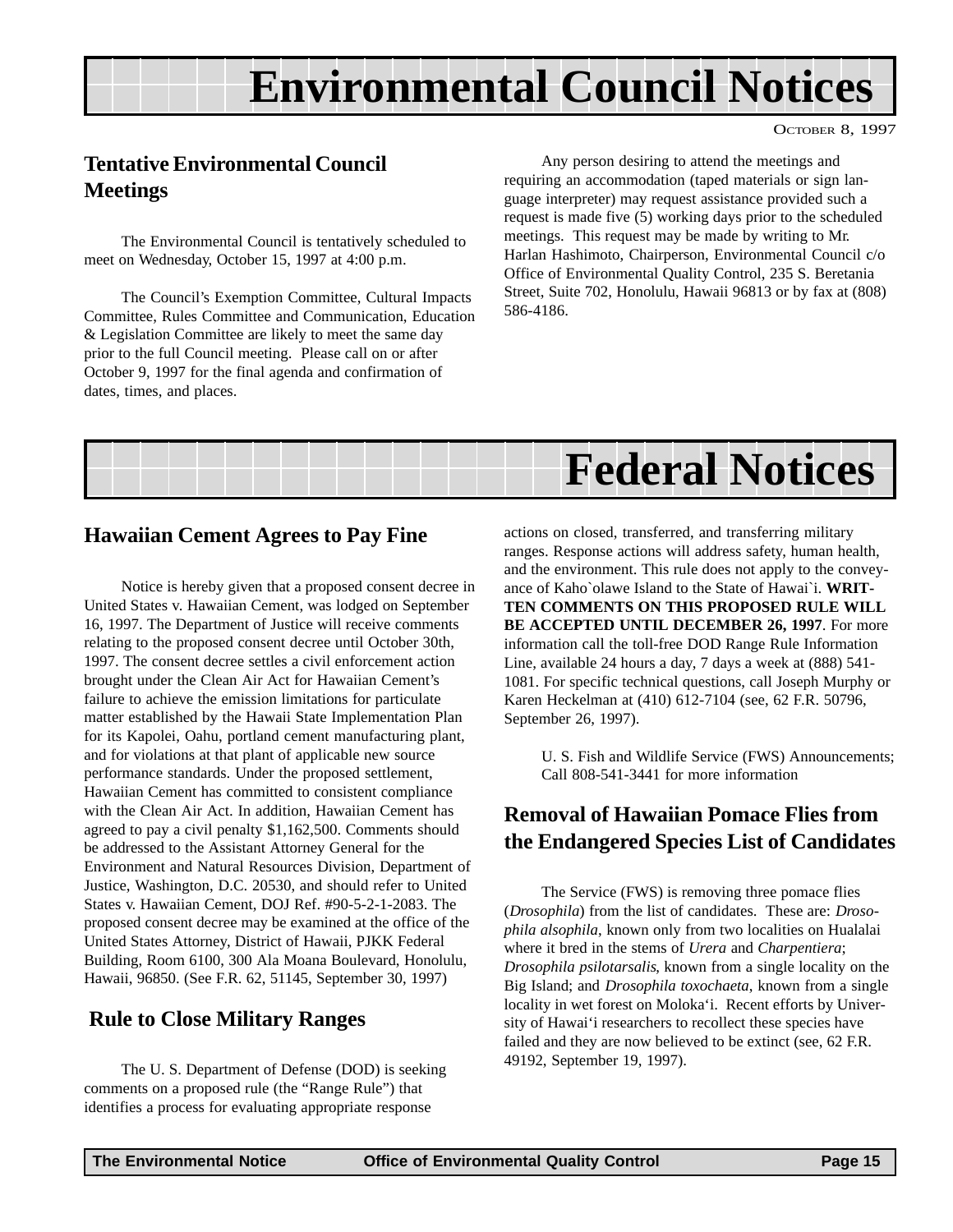## <span id="page-15-0"></span>**Federal Notices**

OCTOBER 8, 1997

### **Hawaiian Hoary Bat**

The Service is seeking comments on a draft recovery plan for the Hawaiian Hoary Bat, *Lasiurus cinereus semotus*. This subspecies is known from the islands of Hawai'i, Maui, O'ahu, Kaua'i, and Moloka'i. **COMMENTS RECEIVED BY DECEMBER 24, 1997, WILL BE CONSIDERED BY THE FWS.** (see, 62 F.R. 50399, September 25, 1997).

### **Endangered and Threatened Species**

The Service is seeking comments on an updated list of plant and animal taxa native to the United States (including Hawai'i) that are regarded as candidates or proposed for possible addition to the Lists of Endangered and Threatened Wildlife and Plants under the Endangered Species Act of 1973, as amended. **COMMENTS WILL BE ACCEPTED AT ANY TIME**. For further information, please contact Regional Director (TE), U. S. Fish and Wildlife Service, Eastside Federal Complex, 911 N.E. 11th Avenue, Portland, Oregon 97232, telephone (503) 231-6131 (see 62 F.R. 49398, September 19, 1997).

### **Draft Recovery Plans for Big Island and Oahu Plants**

 The Service announces the availability for public review of these draft plans. The Big Island Plant Cluster includes 13 taxa of plants in this plan, all listed as endangered. The draft Recovery Plan for Oahu Plants includes 66 plant taxa, all listed as endangered. The objective of the Plans is to provide a framework for the recovery of these taxa so that their protection by the Endangered Species Act (ESA) is no longer necessary. The interim objective is to stabilize all existing populations of taxa. Comments on the draft recovery plans received by December 29, 1997 will be considered by the Service. (See 62, F.R., 51129, September 30, 1997)

### **The National Marines Fisheries Service (NMFS) Announcements.**

*For more information, call the NMFS at 808-973-2987*

### **Marine Mammals**

Notice is hereby given that Moana Productions, Inc., 311 Portluck Road, Honolulu, Hawaii 96825, has been issued a permit to take by Level B harassment several species of non-threatened, non-endangered marine mammals for purposes of commerical photography. (See F.R. 50906, September 29, 1997)

### **Marine Mammal Permits No. 970 (P557E)**

The Service (NMFS) announces its decision to grant amendments to the above permit, issued to the Scripps Institution of Oceanography, Acoustic Thermometry of Ocean Climate (ATOC) project. (See, 62 F.R. 48821, September 17, 1997, and 62 F.R. 50301, September 25, 1997).